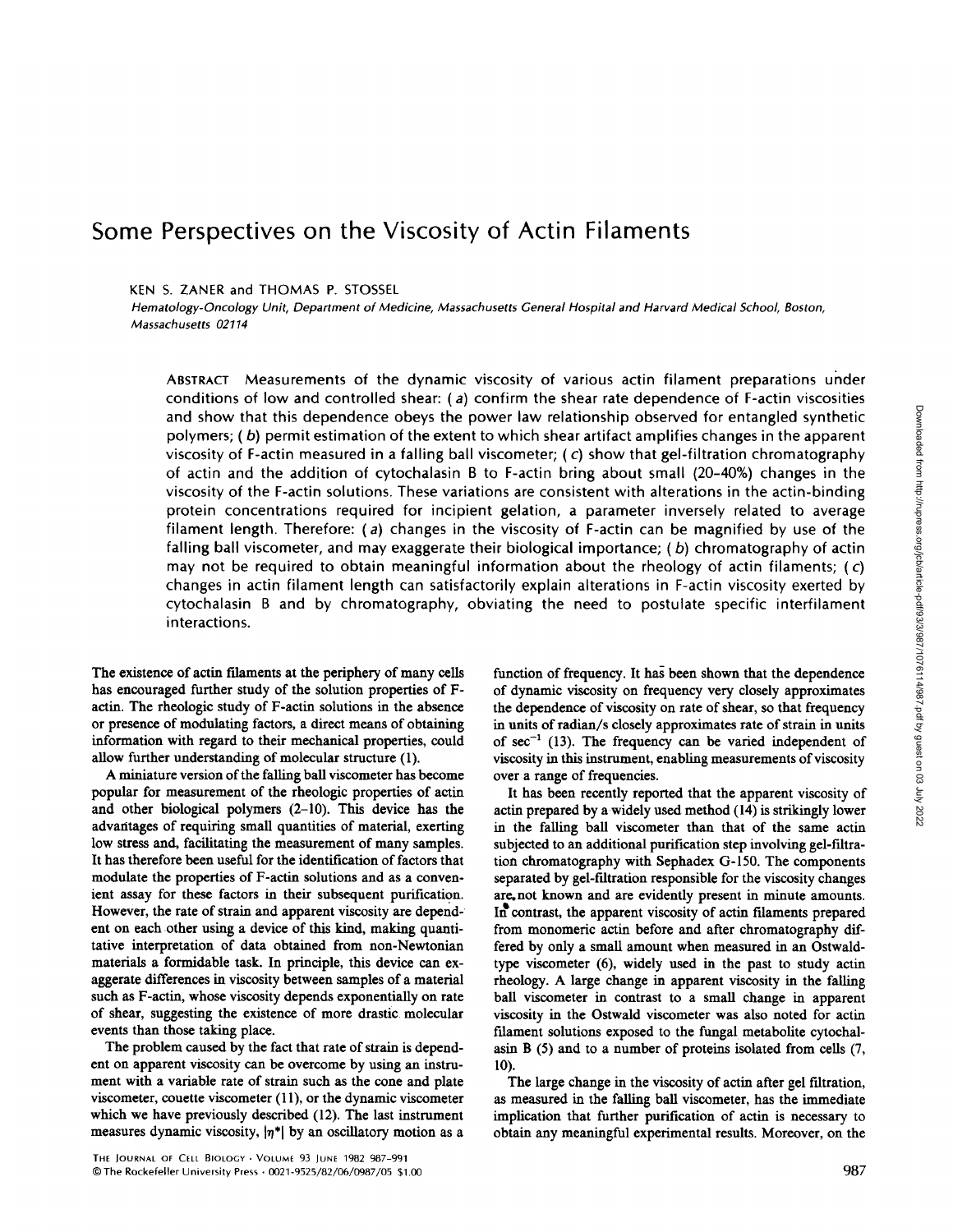assumption that viscosity values obtained by means of the Ostwald viscometer are directly related to filament lengths, it was postulated that length changes could not account for the impressive differences in viscosity values obtained with the falling ball viscometer. Because cytochalasin B and the protein factors bind to the ends of actin filaments, it was necessary to speculate that this binding per se reduced discrete but unspecified interactions between filaments  $(5, 6)$ . Extending this logic, these interactions have been taken to be the end-to-side contacts between filaments which are blocked by agents that bind to the ends of actin filaments (7, 15) .

The data obtained by the falling ball viscometer was obtained at a constant stress, hence a variable rate of shear. The effect of rate of shear was not estimated in these studies. Since the conclusions drawn in these studies has important bearing on both the way in which actin is prepared and the molecular mechanisms responsible for the rheologic properties of F-actin solutions, we have compared rheologic measurements of various actin preparations as obtained in the falling ball viscometer and the dynamic viscometer. We will calculate the effect of rate of shear on apparent viscosity and discuss the implications of data obtained by various viscomeric methods .

#### MATERIALS AND METHODS

### Proteins

Monomeric actin (G-actin) was prepared from rabbit skeletal muscle by the method of Spudich and Watt (14) . A portion of the actin prepared in this way was purified further by gel-filtration chromatography on Sephadex G-150 columns (16) . Actin-binding protein (ABP) was purified from rabbit pulmonary macrophages by the method previously described (17).

## Viscosity and Gel Point Determinations

Rheologic measurements were made using a previously described instrument (12) . The instrument measures rheologic properties of materials by observing the motion of a mica strip through a sample. The mica strip is suspended from a rod attached to a tilt table on which the sample is placed. Motion is induced by tilting the table to a fixed angle or in an oscillatory fashion to obtain dynamic viscosity measurements. The stress applied is a pure shearing stress and was kept below 0.05 dynes/cm', at a frequency of between 0.02 and 0.6 radians/s. The complex dynamic viscosity,  $|\eta^*|$ , was calculated from the following expression:

$$
|\eta^*| = (G'^2 + G'^2)^{1/2}/\omega
$$
 Eq. 1

The complex dynamic viscosity has been shown to be approximately equal to the steady state viscosity,  $\eta$ , at a shear rate  $\gamma$ , numerically equal to the radian frequency  $\omega$ , for a wide variety of synthetic polymers (19). Actin samples were diluted to <sup>a</sup> concentration of <sup>1</sup> mg/ml in buffer Aof Spudich and Watt (14), and polymerization was initiated by the addition of KCl and  $MgCl<sub>2</sub>$  to give final concentrations of 0.1 M KCl and 2.0 mM MgCl<sub>2</sub> respectively. The samples were immediately put into the viscometer and polymerization was monitored by measuring  $|\eta^*|$  at 0.2 radian/s every 15 min. Frequency-dependent measurements were begun when  $|\eta^*|$  reached a constant value, usually at 2.5-3 h.

The results obtained by means of the method described above were compared with rheologic information on samples of the same actin solutions tested in a small-volume falling ball viscometer (4). Immediately after addition of salts to initiate actin assembly, samples were drawn up into 100 microliter pipettes (ID 0.05 in .) and sealed at the bottom. Measurements were made by measuring the time required for a stainless steel ball  $(0.025$  in.) to fall ~6.5 cm, at a tube inclination of 80°. This data was converted to apparent viscosity, by calibration with 100% Glycerol at 25°C. To ascertain the effect of actin oligomers on the polymerization of chromatographed actin (F-actin), sonicated fragments of polymerized chromatographed actin were added to unpolymerized chromatographed actin, at a concentration of 0.05 mg/ml immediately before the addition of salts.

The concentration of macrophage actin-binding protein required for incipient actin filament gelation was determined as previously described (18). The weight average filament length, L<sub>w</sub> was then calculated from (21):

$$
L_w = \frac{[Actin]}{2 [ABP] \times 370}
$$
 Eq. 2

where the concentration of actin and ABP are in moles/liter and the numerical

factor of 370 is the number of actin monomers permicrometer of filament length  $(19)$ .

# RESULTS

Fig. 1 depicts the relation between the dynamic viscosity and frequency of several actin preparations as measured by the



FIGURE 1 Logarithm of dynamic viscosity  $|\eta^*|$  plotted against the logarithm of frequency  $(\omega)$ , for several preparations of F-actin. A)  $\Box$ ) 1 mg/ml Actin;  $\Box$ ) 1 mg/ml chromatographed actin with 1/20 sonicated, chromatographed F-actin added at initiation of polymerization; B) ( $\triangle$ ) 2 mg/ml Actin; ( $\Box$ ) 2 mg/ml actin polymerized in the presence of 5  $\mu$ M cytochalasin B. All actin samples were diluted in Buffer A (2 mM Tris, 0.2 mM ATP, 0.2 mM CaCl<sub>2</sub>, pH. 7.5). Polymerization was initiated by adjusting the salt concentration to 0.1 M KCI and 2 mM MgCI<sub>2</sub>. The sample was then immediately transferred into the curvette of the viscoelastometer. Sequential measurements of  $|\eta^*|$  were made at 0.2 radian/sec until a constant value was reached, at which time frequency dependent measurements were begun.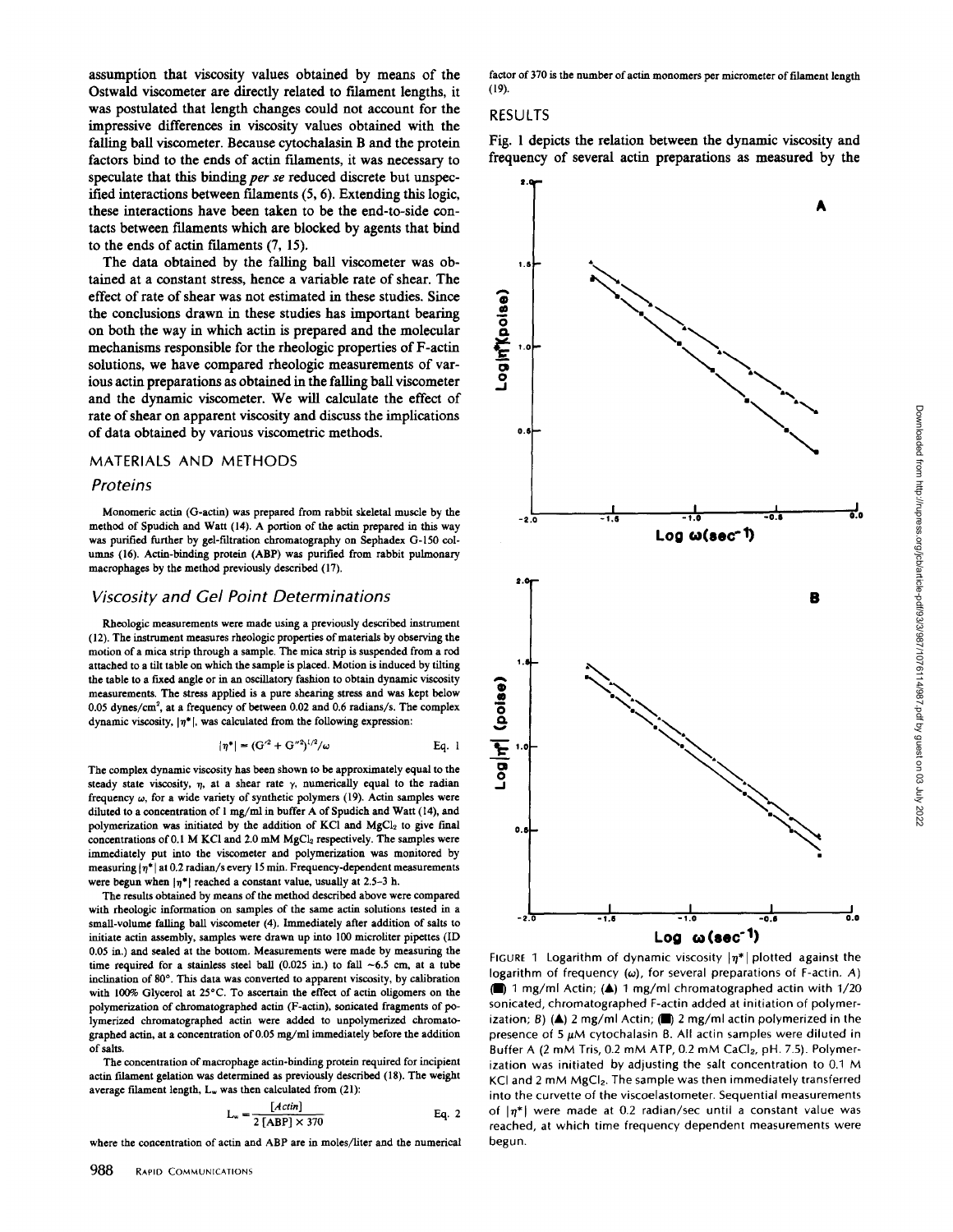

viscoelastometer. All of the preparations examined demonstrate a linear relationship between the logarithm of viscosity and the logarithm of frequency rate or equivalently, an exponential dependence of the viscosity on the frequency. This relationship as well as the absolute viscosity values are similar to data obtained previously by others, using a steady flow viscometer (20, 21) . The effect of cytochalasin B is shown in Fig. 1 b. 5  $\mu$ M of cytochalasin B decreased the dynamic viscosity of 2 mg/ml actin by  $20\%$  over the frequency range measured, but did not change the dependence of the viscosity on the frequency . As shown in Fig. <sup>1</sup> a, further purification of actin by Sephadex G-150 column chromatography increased the dynamic viscosity of <sup>1</sup> mg/ml actin from 20-60% over the frequency range measured. The viscosity varied from 400 to 3,200 centipoise (cp) over the frequency range measured as compared to 225 to 2,600 cp for less purified actin. In addition, the slope of the line for chromatographed actin was somewhat less than that of unchromatographed actin.

Fig. 2 shows apparent viscosity measurements of samples of the solutions described above obtained in the falling ball instrument. After the addition of salts to initiate polymerization, unchromatographed actin attained a constant apparent viscosity of  $\sim 60$  cp after 20 min of incubation. In contrast, the apparent viscosity of chromatographed actin rose to a maximum value of 3,500 cp at <sup>80</sup> min and then fell to <sup>a</sup> final level of 900 cp. When sonicated fragments of polymerized chromatographed actin were added to chromatographed G-actin in a 1:20 weight ratio before initiation of assembly, the apparent viscosity increased monotonically with time after addition of  $KCl$  and  $MgCl<sub>2</sub>$ , and reached a constant value at 2 h which was the same as that of chromatographed actin alone. The apparent viscosity of the sonicated chromatographed F-actin fragments, at a concentration of <sup>1</sup> mg/ml, after sonication was terminated, is also shown and had the same final apparent viscosity as monomeric chromatographed actin assembled in the presence of oligomers.

The viscosities measured by means of the falling ball viscometer of unchromatographed and chromatographed actin preparations in the presence of increasing amounts of actin-binding protein are shown in Fig. 3. Both actin and actin further

FIGURE 2 Apparent viscosities of various actin solutions measured in the falling ball viscometer:  $($   $)$  1 mg/ml Actin; (A) 1 mg/ml chromatographed actin; (n) 1 mg/ml chromatographed actin with sonic fragments as described in Fig. 1; (0) 1 mg/ml chromatographed F-actin sonicated at time zero. All samples were prepared as described in Fig. 1, and were drawn into capillary pipets immediately. Each pipet was used for only one measurement. Apparent viscosities were determined by measuring the time for a ball to fall 6.5 cm, and con-<br>verting to poise by use of



FIGURE 3 Gel points of <sup>1</sup> mg/ml actin solutions. The apparent viscosity of 1 mg/ml actin  $(A)$  and 1 mg/ml chromatographed actin with sonicated F-actin  $($ ) as described in Figure 1, in the presence of actin-binding protein (ABP) is plotted against ABP concentration . The apparent viscosities were measured by means of the falling ball viscometer and are plotted as R, the ratio of the viscosity of actin in the presence of ABP to the viscosity in its absence. Samples were diluted and polymerized as described in Fig. 1, for <sup>2</sup> h, ABP or Buffer was then added to the required final concentration, and the mixture was drawn into the capillary tube. Measurements were performed at 1 h.

purified by chromatography demonstrated a sharp increase in viscosity at a critical cross-linker concentration characteristic of an approach to gelation. Although the two curves are qualitatively quite similar, the absolute value of the data points from chromatographically purified actin lie much above those of actin . From the inflection points on the curves the weight average lengths,  $L_w$ , can be calculated and are 2.2 micrometers for unchromatographed actin and 3.1 micrometers for actin further purified by chromatography.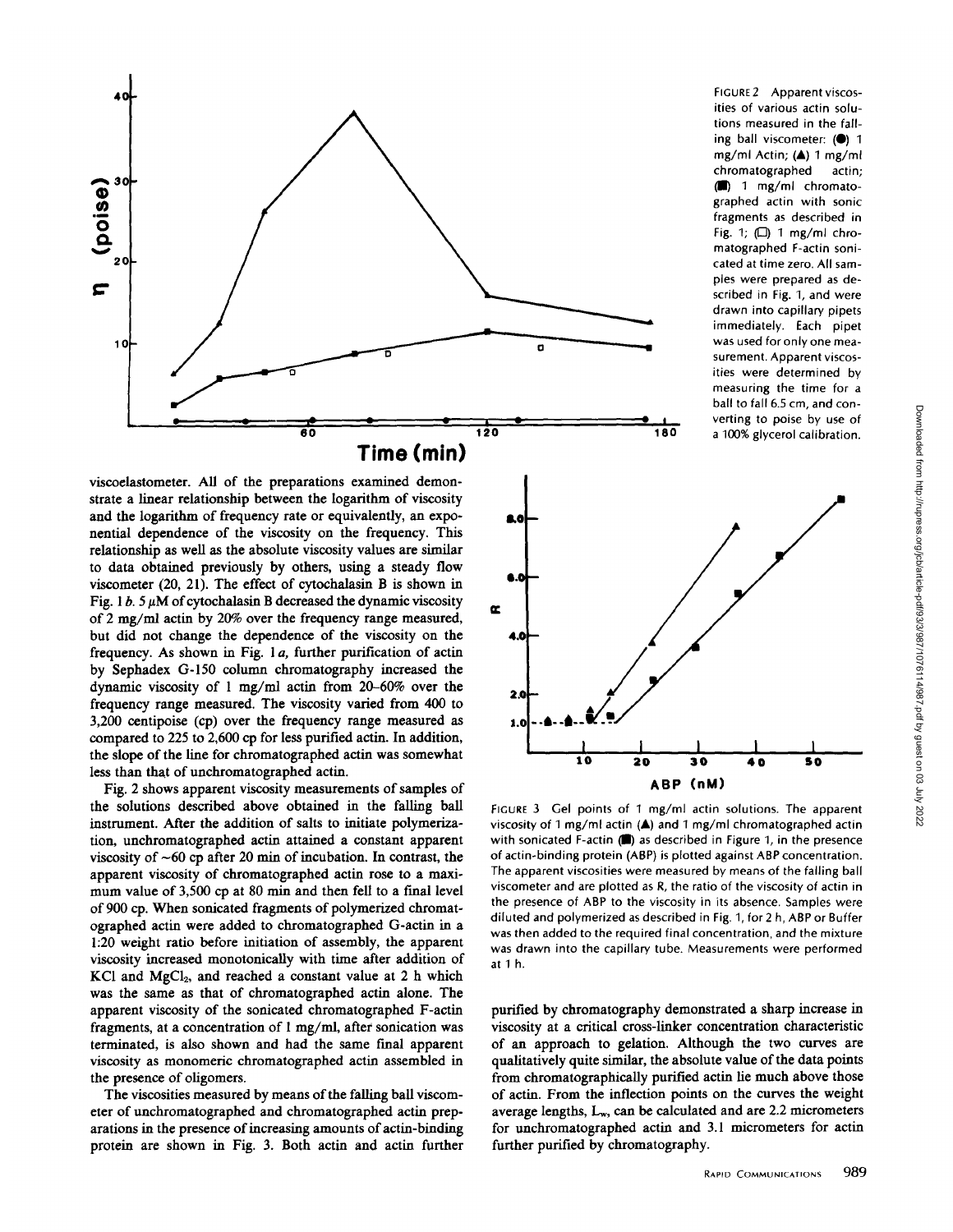The findings presented in Fig. 1 demonstrate the frequency dependence of the dynamic viscosity of actin and are similar in form to results of shear rate-dependent measurements on actin obtained previously. The linear relationship between log  $\omega$  and log  $|\eta^*|$  as well as log  $\gamma$  and log  $\eta$  are universally observed properties of synthetic polymers in concentrated solutions at low to moderate rates of shear, referred to as power law behavior, and usually occurs over a limited range of rate of shear (22) . This behavior can be satisfactorily predicted from topologic constraints on diffusion created by the entanglements between chains (23, 24). As the shear rate or frequency increases in these systems, the molecules disentangle, and the viscosity decreases . The theory predicts that the viscosity in the power law region is proportional to the polymer length raised to a power less than one, and experimental data concerning synthetic polymers supports the theory  $(11, 21)$ . The findings presented here for actin also are in keeping with the principle that filament length is a determinate of actin's viscosity . The gel-point measurements of chromatographed and unchromatographed actin in the presence of macrophage actin-binding protein are indicative of differences in average filament lengths of  $~10\%$ . This difference can adequately explain the viscosity change in actin after gel-filtration chromatography. We have previously shown that  $1 \mu M$  of cytochalasin B reduces the average filament length of <sup>1</sup> mg/ml of actin by magnitude similar to the change brought about by chromatography (18). The viscosity data shown in Fig. 1 concerning actin in the presence of  $1 \mu M$  cytochalasin B is consistent with these earlier observations.

The falling sphere method is very useful for determining the viscosity of Newtonian fluids (25, 26). However, the analysis of its operation with fluids exhibiting power law behavior such as actin is considerably more complex (27, 28, 29). As noted in Figs . <sup>1</sup> and 2, the steady state apparent viscosity of actin with added nuclei measured by the falling ball viscometer is 15-fold higher after chromatography than before this step, which is quite different from the 40% difference obtained in the viscoelastometer. The discrepancy in results obtained by the two methods can readily be explained by the way in which the viscosity and shear rate interact with each other. When using the viscoelastometer, the frequency can be varied independent of the viscosity, whereas, the rate of strain in the falling ball viscometer varies with the inverse of the apparent viscosity, because their product must always be equal to the stress. The stress is proportional to the weight of the ball and is constant.

An estimate of the exaggeration of <sup>a</sup> difference in viscosity between two samples can be obtained by calculating the viscosity of actin which would correspond to a viscosity of chromatographed actin at a constant product of frequency and viscosity. Since there is a linear relationship between  $\log |\eta^*|$ and log  $\omega$  for both actin preparations (Fig. 1) the data can be described by the standard linear expressions:

Log  $|\eta^*| = -0.79$  Log  $\omega + .14$  Actin Eq. 3

$$
Log |\eta^*| = -0.69 Log \omega + .41 Chromatographed actin Eq. 4
$$

For a dynamic viscosity for chromatographed actin of 9 poise, which is about the same value obtained from the falling ball viscometer, we can calculate from Eq. <sup>4</sup> that there is <sup>a</sup> corresponding frequency of  $0.16 \text{ sec}^{-1}$ . If the product of the apparent viscosity and the frequency remain constant, we can substitute the fact that:

$$
Log |\eta^*| + Log \omega = Log (9 \times .16) = .165 \qquad Eq. 5
$$

Into Eq. 3 and determine that the viscosity of actin would be 1.1 poise at a constant stress. However, the apparent viscosity of actin measured at a frequency of  $0.16 \text{ sec}^{-1}$  as obtained from Eq. 3 is 6.0 poise. Thus, neglect of the shear rate changes a 33% decrease in viscosity into a eightfold decrease. The apparent viscosity generated by this calculation is close to the value of0.6 poise which was measured in the falling ball viscometer.

This comparison between a simple shear instrument and the more complex falling ball instrument neglects a further problem which is that the shear varies across the gap between ball and tube. Therefore, there will be a distribution of apparent viscosities across the gap, which will be quite difficult to predict. This problem has been elegantly analyzed by Sestak and Ambros (29) for the case of a ball which is almost the same size as its tube. Although this condition is only approximately fulfilled by the commonly used falling ball viscometer, the analysis can be used to estimate the magnitude of its contribution. These authors have found that the average shear rate for a given rate of ball movement is proportional to a function  $F(n)$  given by:

$$
F(n) = 2 (1 + 2n)(1 + 2n)^2/n(2 + n)(2 + 3n)
$$
 Eq. 6

where  $n = 1 - d$ , and d is the slope of the line obtained from a log-log plot of viscosity vs . frequency. The relationship predicts that an increase in the slope of the curve relating viscosity and shear will increase the average shear rate beyond what would be expected from the rate of ball movement. For example, the decrease of the slope from 0.79 to 0.67 corresponds to an additional 30% decrease in shear rate, which further widens the discrepancy calculated in the above analysis . This change will be further amplified by the fact that the ball is much smaller than the tube, so that the combined effects of these shear rate changes could generate an apparent viscosity very close to 0.6 poise.

In addition to documenting the amplification effect involved when the falling ball viscometer is used to analyze equilibrium viscosities of different actin preparations, we have also noted the amplication of a well-known kinetic phenomenon. The addition of oligomeric chromatographed actin to monomeric chromatographed actin before assembly eliminates a striking transient effect in the time course of viscosity changes measured during the polymerization of chromatographed actin in the falling ball viscometer. This latter effect can be explained in terms of the kinetics of actin polymerization (30-32) . Gel filtration removes oligomeric actin and other nucleating factors, so that polymerization requires the spontaneous formation of actin nuclei, a step which occurs slowly under the experimental conditions. These nuclei rapidly elongate into a relatively small number of extremely long filaments which have a very high apparent viscosity. However, nuclei continue to form, and the filament length distribution slowly shifts towards the steadystate length distribution, which has a shorter average length and hence a lower viscosity. This transient is not evident during the assembly of unchromatographed actin or of actin containing sonic actin fragments, because both preparations have nuclei that hasten the attainment of the final length distribution. In many recent reports the time of viscosity measurements was either unspecified or was during the period in which these transients would have been taking place.

The preceding discussion can adequately explain the dis-